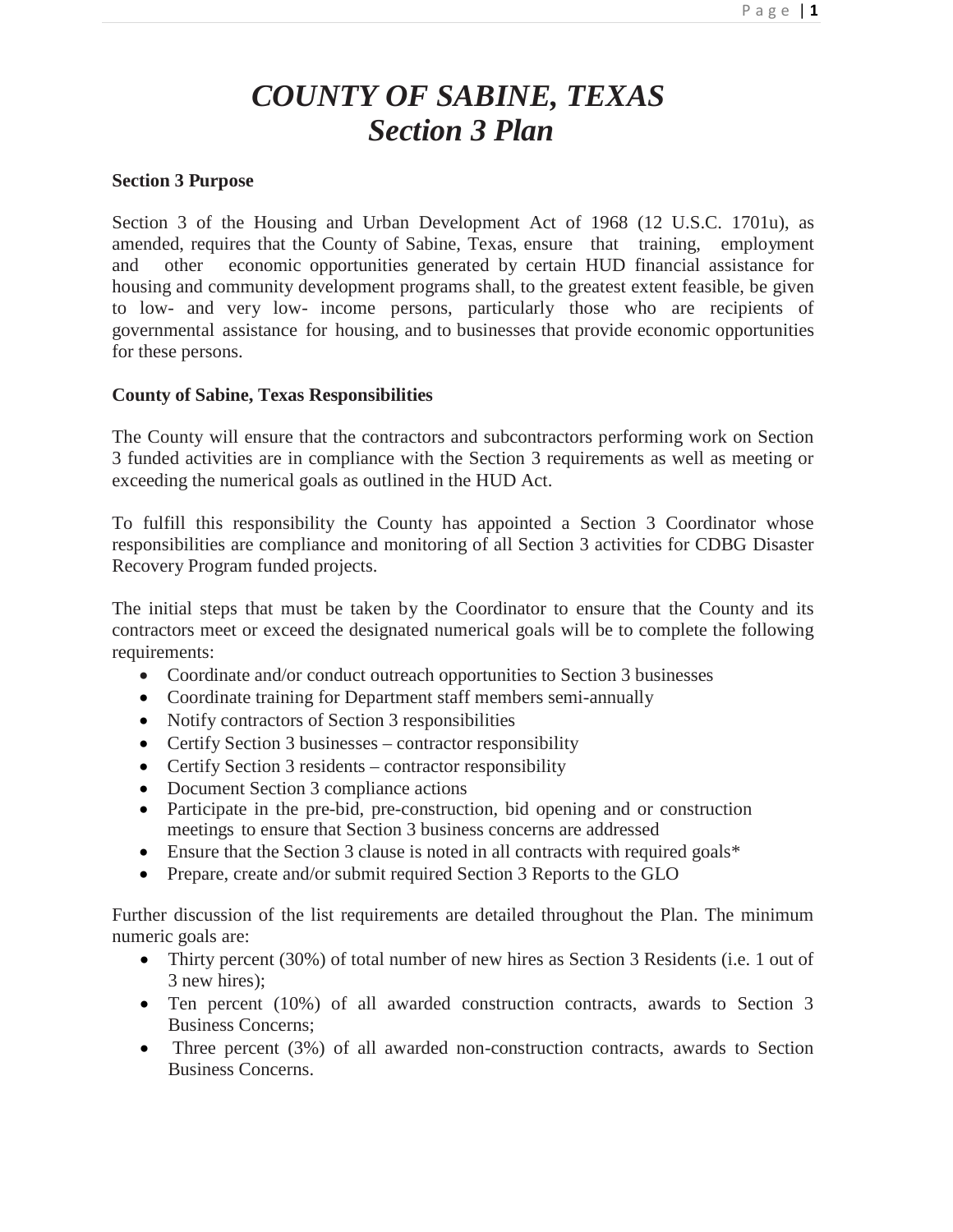All contractors of \$100,000.00 or more are subject to Section 3. All potential contractors must be made aware of, and must agree to meet these requirements when preparing bids. Failure to meet or exceed these goals will result in a non-compliant bid. The only exceptions that will be considered are as follows:

- Contractor does not intend to perform any project specific hiring;
- Contractor does not intend to subcontract any project specific work;
- Local subcontractors, those located within the County in which the project is based, decline the work;
- No qualified subcontractors are located within the County

Types of economic opportunities available under Section 3:

- Jobs and employment opportunities
- Training and educational opportunities
- Contracts and business opportunities

# **Section 3 Residents**

Types of recipients receiving economic opportunities under Section 3 that should be given priority in hiring for training and employment are those who are:

- Persons in public assisted housing including persons with disabilities
- Persons in the affected project neighborhood
- Participants in HUD Youth-build programs
- Where the Section 3 project is assisted under the Stewart B. McKinney Homeless Assistance Act (42 U.S.C. 11301 *et seq*.), homeless persons residing in the service area or neighborhood in which the Section 3 covered project is located.

A resident seeking Section 3 preference shall submit a Section 3 Resident Certification Form to the Section 3 Coordinator or the contractor or subcontractor to verify and approve the certification.

According to HUD, a Self-Certification is an acceptable means for establishing eligibility as a Section 3 Resident. However, recipients may utilize acceptable supporting documentation with the Section 3 Resident Certification Form to include:

- Proof of residency in a public housing development
- Evidence of participation in a HUD Youthbuild program operated in the metropolitan (or non-metropolitan county) where the Section 3 covered assistance is spent
- Copy of Section 8 voucher certificate or voucher
- Evidence of eligibility or participation in a federally-assisted program for low- and very- low- income persons
- Evidence that the individual resides in the Section 3 area and is a low or very-low income person, as defined in Section 3(b)(2) of the U.S. Housing Act of 1937

# **Section 3 Business Concern**

All Section 3 covered contractors shall provide information to the County to determine if a business qualifies for Section 3 designation by performing a Section 3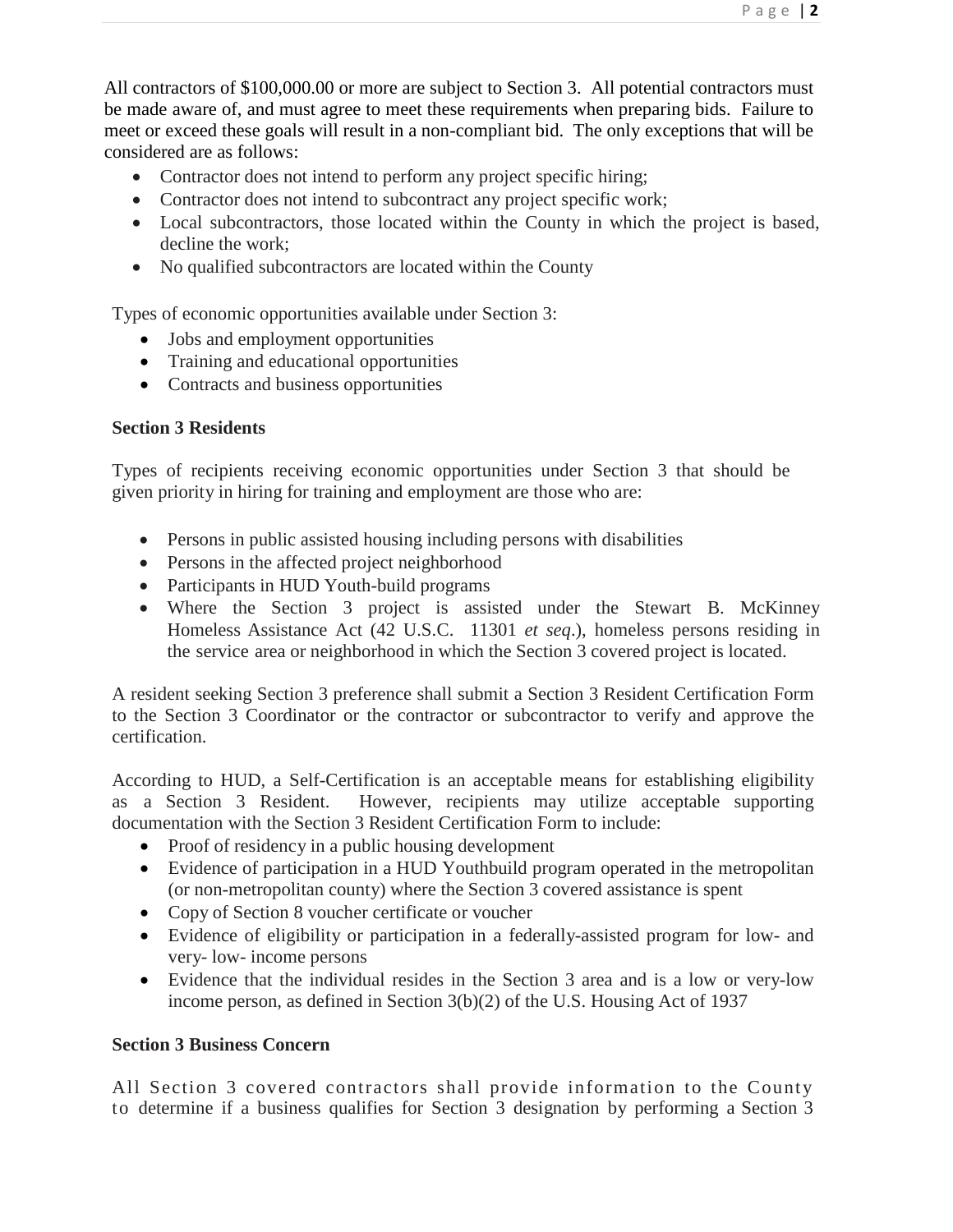Business Concern Certification.

A Section 3 Business Concern is one that is:

- Ownership of fifty one percent (51%) or more by Section 3 Residents; or
- Employs at least thirty percent (30%) of employees who qualify as Section 3 Residents (or within 3 years of the date of first employment with the business concern were Section 3 Residents); or
- Commits to subcontract in excess of twenty five percent (25%) of the dollar award of all subcontracts to be awarded to business concerns that meet one of the first two qualifications above.

The County will include the "Contractor Certification of Section 3 Compliance Notice", in all bid packets. Additionally, the County will incorporate the Section 3 Clause into all solicitations and any contracts or subcontracts in excess of \$100,000 (24 CFR Part 135.38)

## **Preference for Section 3 Business Concerns:**

Preference shall be awarded to Section 3 Business Concerns according to the following system:

• Where the Section 3 Covered Contract is to be awarded based upon the lowest price, the contract shall be awarded to the qualified Section 3 Business Concern with the lowest bid. The award shall be made to the source with the lowest bid, but Section 3 goals shall be required for all bidders.

## **Contractor Requirements**

In responding to Bids all contractors and subcontractors are required to comply with the County of Sabine, Texas' Section 3 Plan. The contractor and the County will review the Section 3 Plan procedures and applicable forms that the contractor will use to report progress toward Section 3 goals.

## **Direct employment of qualified candidates**

All general contractors and/or sub-contractors shall ensure that thirty percent (30%) of new hires will be Section 3 residents. During the development of the contract, the contractor will negotiate with the County for the number of Section 3-qualified candidates to be employed. The contract will obligate the contractor to achieve no less than the numerical goal established during the negotiation. Additionally, the contractor and/or sub-contractor will provide employed Section 3 residents with applicable training and/or educational opportunities.

## **Guidelines for Direct Employment**

- Contractors should provide job opportunities for skilled and unskilled workers.
- Contractors should maintain employment for candidates throughout the duration of a project (candidates will be employees of the contractor or subcontractor, not the County.)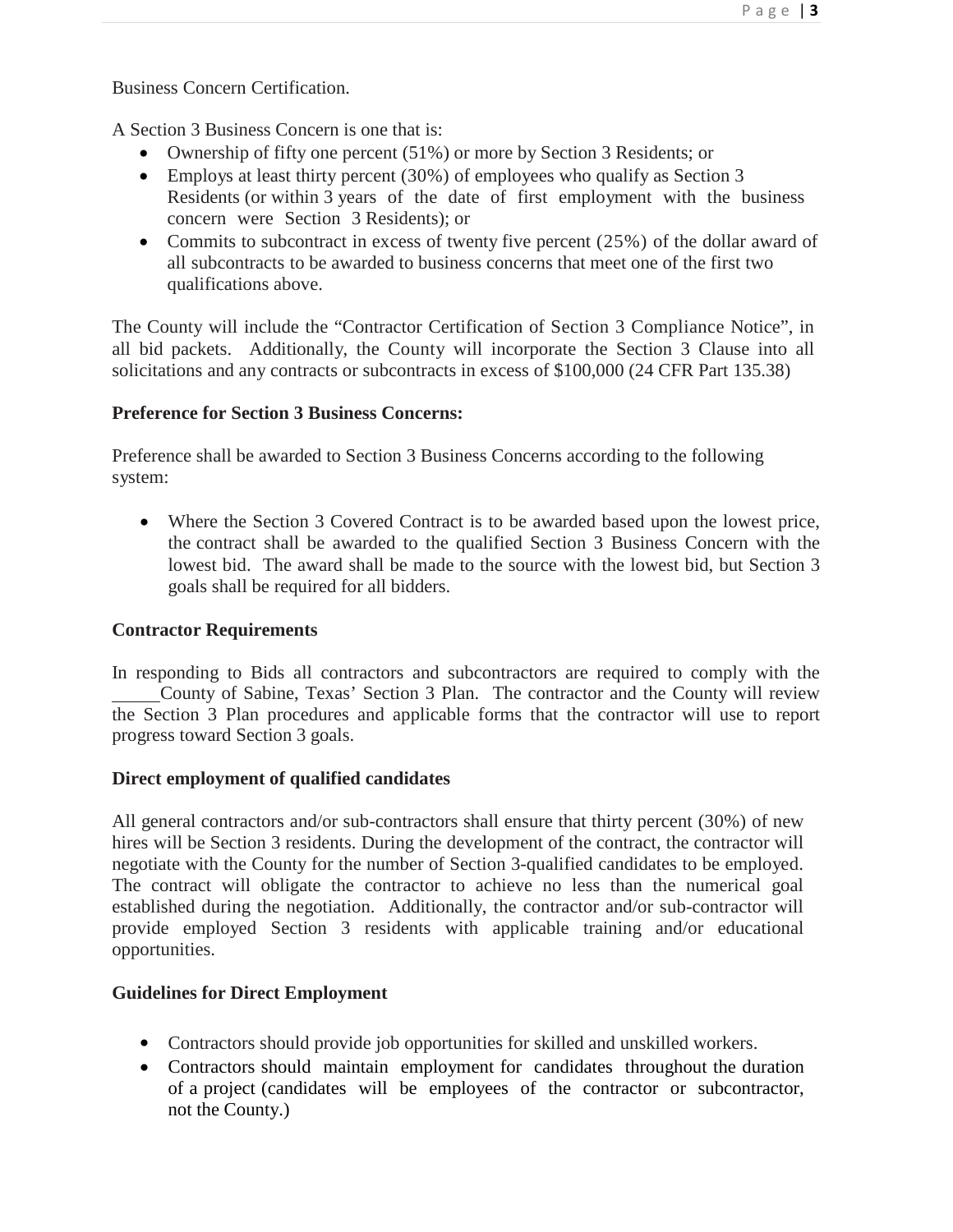- All contracts using IHA resident workers and low- and very low- income persons who live in the County where a HUD assisted project is located under Section 3 are subject to the Davis-Bacon Act Wage Rate and the current HUD Form 52158, Maintenance Wage Rate Determination.
- All Contractors and Subcontractors will be required to post all new hire opportunities with the local Workforce Solutions Center, WorkinTexas.com, and the County's Section 3 Coordinator.

## **Compliance and Monitoring of Section 3**

The Section 3 Coordinator will analyze and evaluate the contractor's compliance with requirements and obligations set forth in the contract. In the event that a review reveals a contractor has not complied with Section 3 requirements, the County will undertake efforts to help the contractor achieve compliance.

In the event the contractor encounters a problem with a Section 3 employee (employee walks off job or quits; termination; job performance; attendance; tardiness; drug or alcohol use), the contractor should fully document the situation and immediately provide the documentation to the County Section 3 Coordinator.

Ongoing failure or refusal to comply with the Section 3 Plan and contract may result in payment being withheld by the County until compliance is achieved or termination of the contract. Debarment or suspension of the contractor or limited denial of participation pursuant to 24 CFR Part 135 may result, when applicable.

#### **Reports**

The contractor and or sub-contractor shall submit monthly reports regarding the status of each Section 3 participant. An annual report will also be requested from each contractor and/or subcontractor in connection to the performance of each project. This Annual Report will document the efforts and success of all Section 3 participants and subcontractors working under the general contractor, in reaching the percentage goals for employment and business opportunities established in these polices.

#### **Failure to Meet Required Goals**

The contractor will be given 30 days to achieve compliance otherwise thereafter payment from the County will stop. The contract may be terminated after 60 days.

#### **Training and/or outreach efforts**

The County will conduct the following trainings:

- Conduct training for Department staff members semi-annually.
- Conduct training for contractors at pre-bid conferences and pre-construction meeting.